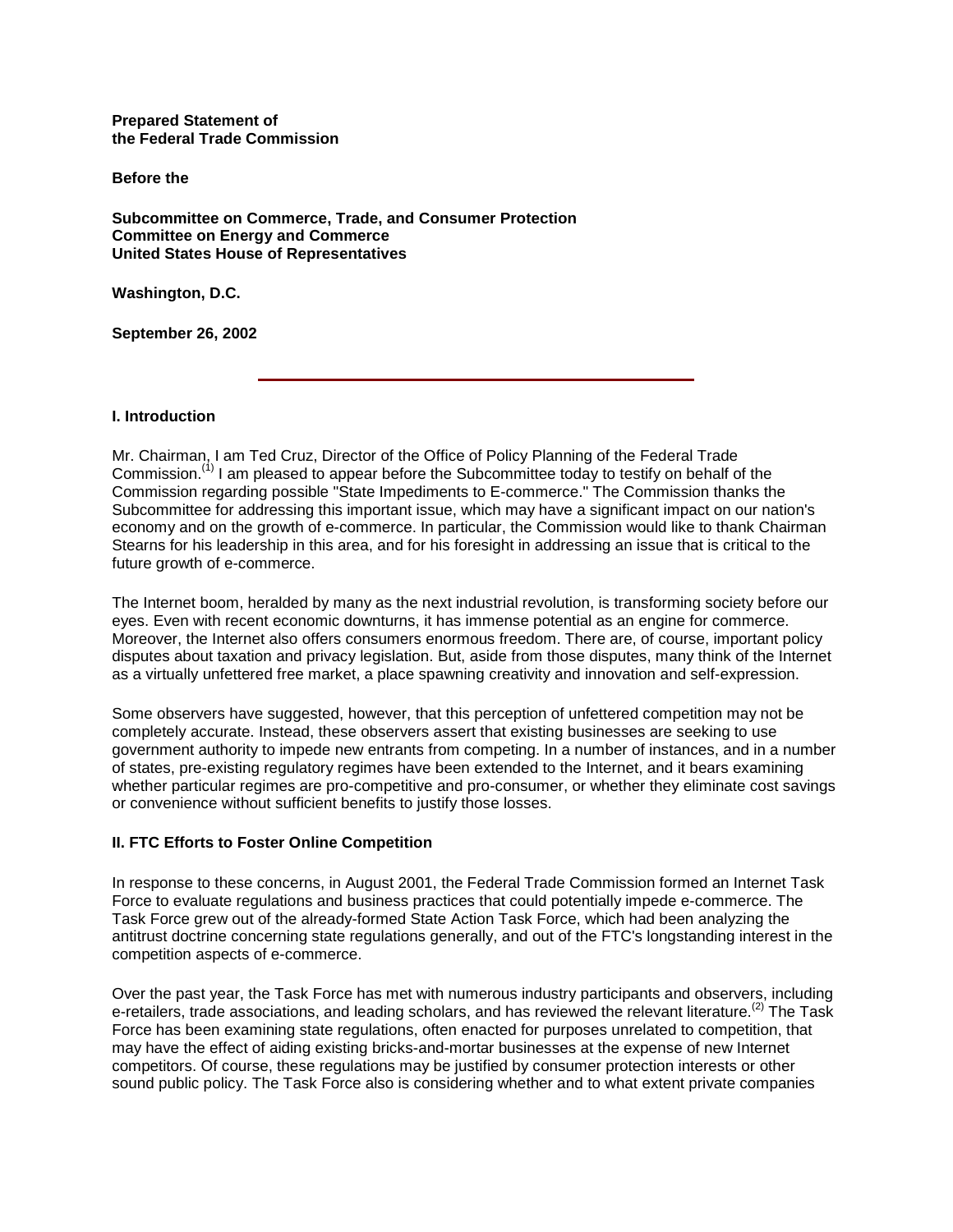may be curtailing e-commerce by employing potentially anticompetitive tactics, such as by collectively pressuring suppliers or dealers to limit sales over the Internet.

To further these efforts, and the important inquiry of the Subcommittee today, in October the FTC will host a public workshop that will focus on two types of possible barriers to e-commerce. One type consists of business conduct barriers that may arise when private parties employ potentially anticompetitive tactics, such as when suppliers or dealers apply collective pressure to limit online sales. The other type consists of state and local regulations, such as occupational licensing and physical office requirements, that may have pro-consumer and pro-competition goals, but that nevertheless may restrict the entry of new Internet competitors or hamper their operations.

The workshop will take place at the FTC from October 8-10, 2002, and will include consumer advocates, industry representatives offering a variety of perspectives, academics, and state government representatives. The FTC is actively seeking perspectives and data from both supporters and critics of these possible restrictions, to understand better their full impact. We have four principal goals for the workshop: (1) to enhance the FTC's understanding of these issues, (2) to help educate policymakers about the effects on competition and consumers of restrictive state regulation, (3) to help educate private entities about the types of business practices that may or may not be viewed as problematic, and (4) to learn of additional avenues to promote competition through e-commerce.<sup>(3)</sup>

### **III. Online Competition in Different Industries**

Each of the industries to be addressed at the FTC workshop has enormous potential for providing goods and services to consumers over the Internet and may be beginning to face significant barriers to expansion. A review of several of the industries follows.

### **A. Retailing**

E-commerce retail sales continue to expand rapidly. For example, in the second quarter of 2002, retail ecommerce sales increased 24.2 percent, up to \$10.2 billion, from the second quarter of  $2001$ .<sup>(4)</sup> In contrast, all retail sales for the second quarter increased only 2.5 percent from the second quarter of  $2001^{(5)}$ 

Nonetheless, in some instances we have seen attempts to limit e-retailing through conduct that raises antitrust issues. For example, in the late 1990s, a group of 25 Chrysler dealers in the Northwest threatened to refuse to sell certain Chrysler models, and to limit warranty service, unless Chrysler limited its supply of cars to an Internet seller. In 1998, the FTC filed an administrative complaint against the dealers.<sup>(6)</sup> The complaint alleged that the dealers had formed an association - Fair Allocation System, Inc. ("FAS") - for the purpose of restricting the number of vehicles available to competing dealers marketing, and offering lower prices, over the Internet. The matter was settled by a consent order which prohibited FAS from participating in, facilitating, or threatening any boycott of, or concerted refusal to deal with, any automobile manufacturer or consumer.(7)

Additionally, other reports - some published and some anecdotal - suggest that some distributors may have applied pressure to discourage their suppliers from selling online directly to consumers.<sup>(8)</sup> We intend to examine whether, and in what circumstances, this conduct may raise antitrust issues, or may address legitimate concerns about free riding and channel conflict. We hope to develop a better understanding of the conduct, and reasons for or against limiting retail sales over the Internet.

### **B. Contact Lenses**

Competition has increased dramatically in the eye care marketplace since the 1970s. The most recent step in the evolution of this market is the development of stand-alone sellers of replacement contact lenses. Such firms do not fabricate lenses or fit them to the eye; they sell only replacement lenses for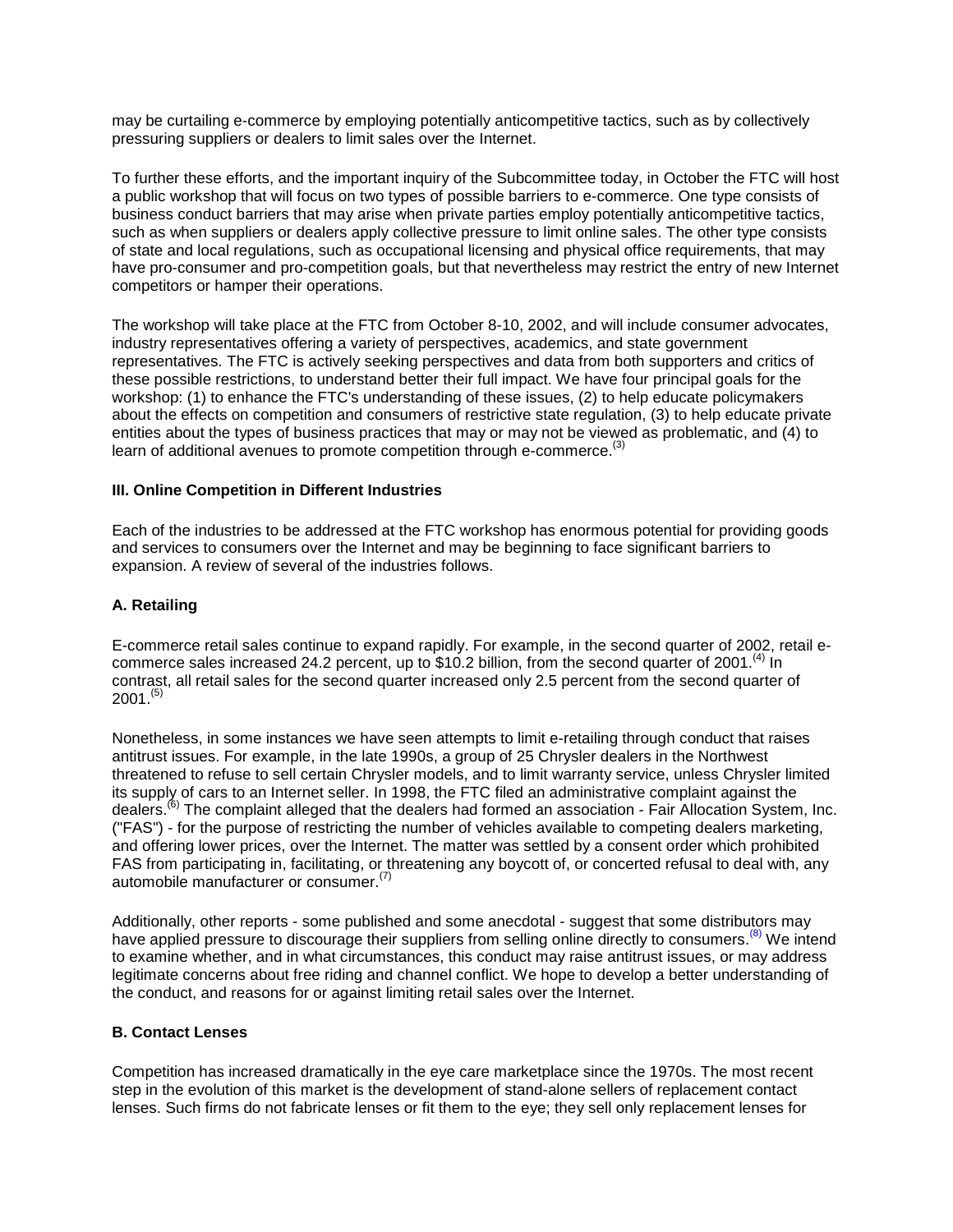which the customer has already been fitted by an eye care professional. Unlike other eyewear sellers, their business consists simply of shipping to customers lenses that come from the manufacturer in sealed boxes labeled with the relevant specifications. Most of these businesses are located in a single state but ship orders to customers nationwide.

On one hand, some studies suggest that such sellers may be able to provide consumers with substantial cost savings and with greater convenience from delivering lenses to the consumer's door. These factors may also induce consumers to replace their lenses more often, which could have significant ocular health benefits.

On the other hand, some observers believe that online sales of contact lenses may threaten consumer health. For example, online purchases may reduce the number of times that a consumer visits an eye doctor. Some also suggest that state licensing and an in-state presence is necessary to allow a state to regulate effectively in order to maintain quality and truthfulness. Some states have enacted requirements that significantly restrict competition from online lens providers. In other states, regulatory boards are currently considering new requirements that might similarly restrict Internet sales.

In March 2002, the FTC filed a staff comment before the Connecticut Board of Examiners for Opticians, which is currently considering whether to require stand-alone sellers of replacement contacts to obtain Connecticut optician and optical establishment licenses. Working with the Connecticut Attorney General's Office, the FTC staff comment argued that such a requirement "would likely increase consumer costs while producing no offsetting health benefits," and that such a requirement in fact "could harm public health by raising the cost of replacement contact lenses, inducing consumers to replace the lenses less frequently than doctors recommend."<sup>(9)</sup>

## **C. Real Estate / Mortgages / Financial Services**

Consumers can now receive many professional and financial services online. Through the Internet, consumers can get advice from real estate agents, finance a house, or buy stocks through a broker. In addition to convenience, online real estate, mortgage, and financial companies have the potential to offer lower rates because, without a bricks-and-mortar infrastructure, they may have lower costs.

A number of states have adopted regulations that may affect the provision of these services by online, out-of-state firms. In several states, companies must maintain an in-state office as a condition for licensing if the company makes, brokers, or services residential mortgage loans. Many other states require online mortgage brokers to get in-state licenses. Many of these regulations are designed to protect consumers from unscrupulous practices, and may indeed prove substantially beneficial to consumers. They may also, however, have the secondary effect of insulating local businesses from wider competition, or of allowing only national mortgage firms that already have physical offices in all states to sell online in all states.

The Commission and the Department of Justice have expressed concerns regarding one type of state regulation of these services. The agencies jointly filed comments opposing proposals in both North Carolina and Rhode Island to require attorneys to be physically present for all real estate closings and refinancings. These regulations could seriously impede online mortgage lenders, who often rely on lay closers rather than on attorneys with a physical presence in the state. In letters to the North Carolina State Bar and the Rhode Island Legislature, we argued in favor of consumer choice, citing empirical evidence showing that non-lawyer closings can save consumers significant amounts of money, sometimes up to \$400 per transaction, and can increase convenience for consumers, because nonlawyers often are more willing to travel and meet consumers after work. $(10)$ 

### **D. Casket Sales**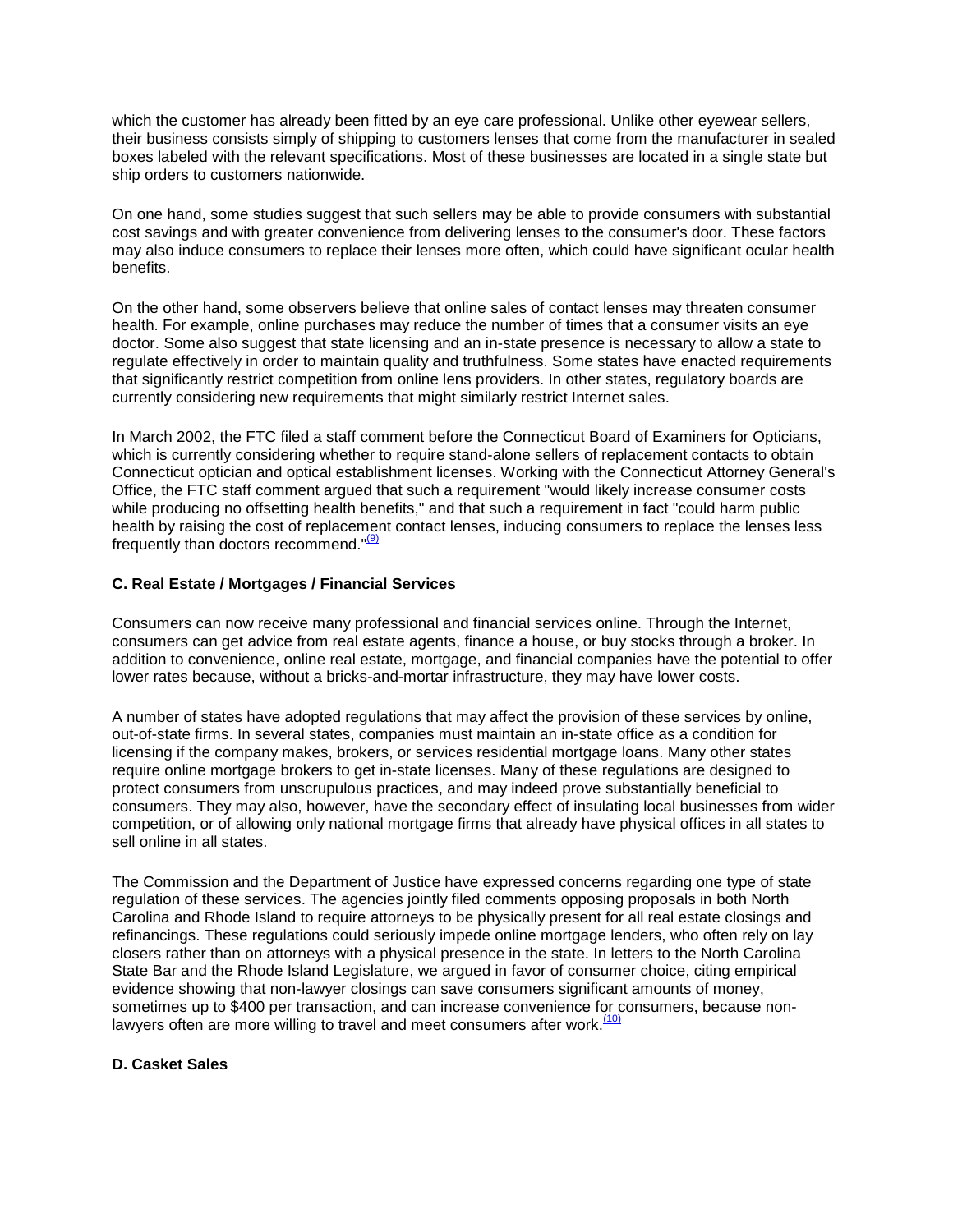Because mark-ups on caskets can be significant, online casket purchases can potentially save consumers substantial sums of money. Additionally, online casket sellers also may be able to offer consumers a greater variety of choices, such as individualized caskets. Some states, however, require that casket purchases be made only through a licensed funeral director at a funeral home.

On September 5, 2002, the Commission filed an amicus brief in federal district court in the matter of Powers v. Harris,<sup>[\(1](http://www.ftc.gov/os/2002/09/020926testimony.htm#N_11_)1)</sup> in which an Internet-based casket seller challenged a state law that requires all sellers of funeral goods to be licensed funeral directors. The Commission's brief stated that the FTC's Funeral Rule was adopted, in part, to open casket sales to competition from sellers other than funeral directors and that the Rule protects consumers by promoting competition among providers of funeral goods, including independent online casket retailers.<sup>(12)</sup>

# **E. Automobiles**

Automobiles represent one of the biggest investments for many households, both in terms of their purchase price and their importance to a family's daily life. A group of Yale economists have concluded that consumers who use Internet purchase referral services to buy a car pay on average 2% less than consumers who do not.<sup>(13)</sup> Moreover, the Consumer Federation of America ("CFA") projects that if the restrictions currently imposed on Internet auto sales were removed, savings of 10% per vehicle are achievable over time.<sup>(14)</sup> At today's prices, CFA estimates that this would amount to savings of \$2,500 per car.<sup>(15)</sup> Yet another study has concluded that expanded online auto purchases would especially benefit women and minorities. $\frac{(16)}{16}$ 

On the other hand, many dealers argue that they have legitimate reasons for concern about manufacturer Internet sales. The National Automotive Dealers Association argues that franchise laws protect consumers against unscrupulous manufacturers.(17) Dealers also argue that Internet sales unfairly undermine their businesses by letting online sellers "free ride" off the dealers' personal services. Further examination of these concerns would be valuable. Currently, all 50 states prohibit manufacturers and online sellers without a franchise presence from selling new cars directly to consumers.

# **F. Wine Sales**

Wine is a good example of how the Internet can permit fundamentally different business models to flourish. Through the Internet, many smaller vineyards, with limited distribution networks, can now market their wines to consumers around the country.(18) Consumers also can potentially save money by buying online, avoiding markups by wholesalers and retailers. $(19)$ 

On the other hand, many states limit or prohibit direct wine sales over the Internet. Under the common "three tier" distribution system, many states require that wine pass through a wholesaler or a retailer before reaching the consumer. These states, and many commentators, contend that the distribution system furthers the state's interest in taxation, advances the Twenty-First Amendment's important public policy goal of temperance, and helps prevent alcohol sales to minors.

Lawsuits are pending in at least seven states regarding the direct shipment of wine. In Texas, <sup>(20)</sup> North Carolina, $(21)$  and Virginia, $(22)$  federal district courts recently struck down state restrictions on direct shipment of wine on dormant Commerce Clause grounds, while in Florida<sup>(23)</sup> and Michigan,<sup>(24)</sup> federal district courts upheld such restrictions. All these decisions currently are on appeal. In New York<sup>(25)</sup> and Washington state, $\frac{(26)}{20}$  lawsuits are pending in federal district courts.

### **IV. Additional Industries**

At the public workshop, the Commission will also be examining other industries that may raise similar issues. Those industries include the following: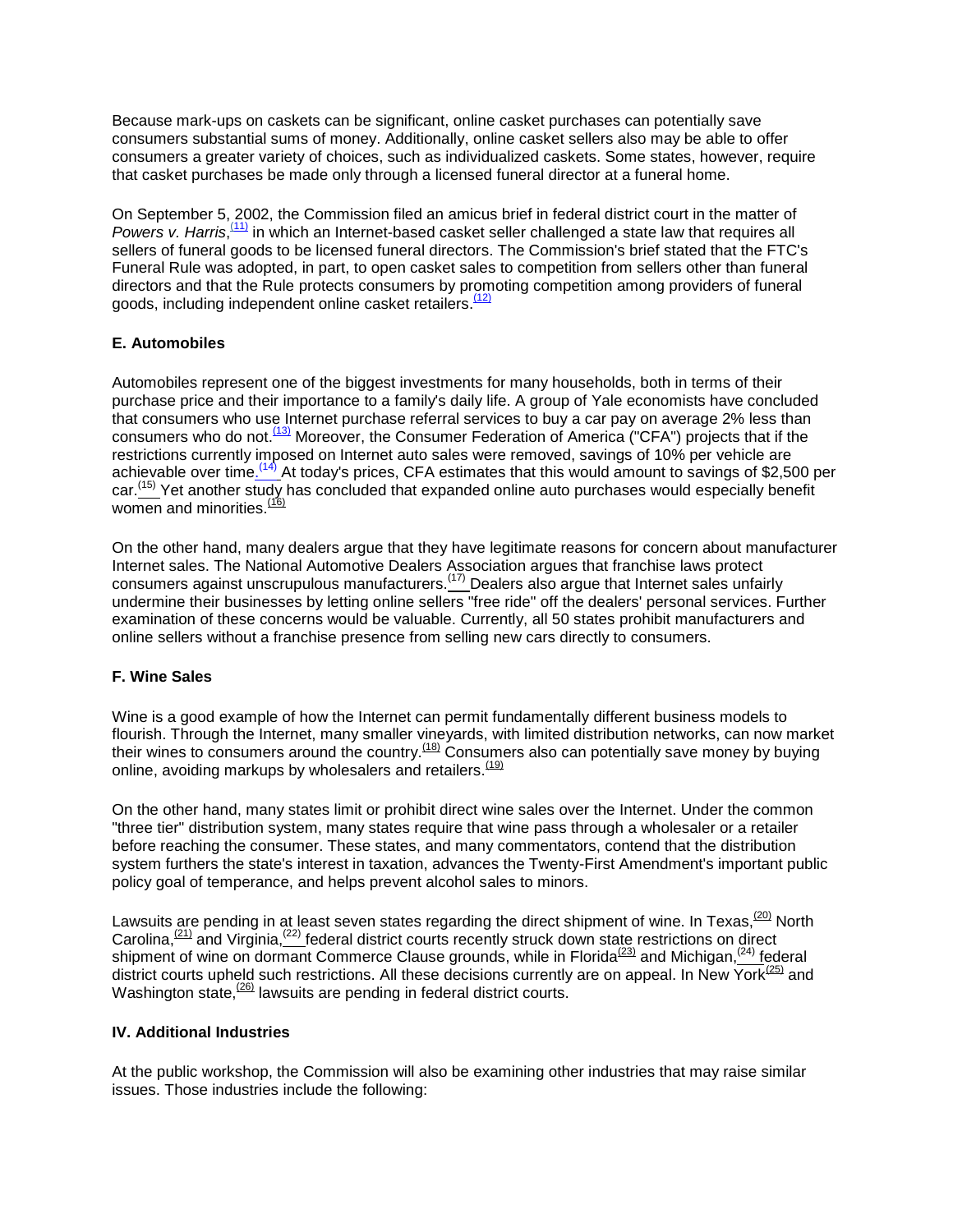- Healthcare, Pharmaceuticals, and Telemedicine;
- Cyber-Charter Schools;
- Auctions; and
- Online Legal Services.

The Commission expects to learn more about the existence of and relative costs and benefits of any restraints on online competition in these industries.

#### **V. Conclusion**

Thank you for this opportunity to share our views on competition and Internet commerce. We look forward to working with the public and with the Subcommittee in understanding these issues and in helping to give consumers the full benefits of online commerce.

#### **Endnotes:**

1. The views expressed in this statement represent the views of the Commission. My oral statement and responses to questions you may have are my own and do not necessarily reflect those of the Commission or any individual Commissioner.

2. In particular, the Progressive Policy Institute wrote two comprehensive reports analyzing the trend toward potentially anticompetitive efforts to restrict e-commerce. *See* Robert Atkinson, *The Revenge of the Disintermediated* (Jan. 2001) (first report of the Progressive Policy Institute) ("First PPI Report"); Robert Atkinson and Thomas Wilhelm, *The Best States for E-Commerce* (Mar. 2002) (second report of the Progressive Policy Institute) ("Second PPI Report").

3. *See* 67 Fed. Reg. 48,472 (2002). More information about the workshop is available at the homepage for the workshop, [http://www.ftc.gov/opp/ecommerce/anticompetitive/index.htm.](http://www.ftc.gov/opp/ecommerce/anticompetitive/index.htm) 

4. United States Department of Commerce News, 2nd quarter 2002 release, Aug. 22, 2002, available a[t http://www.census.gov/mrts/www/current.html.](http://www.census.gov/mrts/www/current.html) 

5. *Id.*

6. *See* Complaint in *Fair Allocation System*, No. C-3832 (1998), available a[t http://www.ftc.gov/os/1998/9810/9710065cmp.htm.](http://www.ftc.gov/os/1998/9810/9710065cmp.htm)

7. *See* Consent Order in *Fair Allocation System*, No. C-3832 (1998), available at [http://www.ftc.gov/os/1998/9810/9710065.do.htm](http://www.ftc.gov/os/1998/9808/9710065.agr.htm).

8. *E.g.*, Doug Bartholomew, *E-Commerce Bullies*, industryweek.com, Sept. 4, 2000, at 51. *See also* First PPI Report at 14 (noting that, in a survey of 42 retail and manufacturing companies, 74 percent of the manufacturers reported that they do not sell online due to worries about how it might affect their other retail channels).

9. FTC Staff Comment Before the Connecticut Board of Examiners for Opticians (Mar. 27, 2002) available at <http://www.ftc.gov/be/v020007.htm>. This comment expresses the views of the Bureau of Consumer Protection and the Office of Policy Planning of the Federal Trade Commission. The comment does not necessarily represent the views of the Commission or of any individual Commissioner. The Commission did, however, vote to authorize the Office of Policy Planning and the Bureau of Consumer Protection to submit the comment.

10. FTC/DOJ Letter to the Ethics Committee of the North Carolina State Bar re: State Bar Opinions Restricting Involvement of Non-Attorneys in Real Estate Closings and Refinancing Transactions (Dec. 14, 2001) available at [http://www.ftc.gov/be/V020006.htm;](http://www.ftc.gov/be/V020006.htm) Second FTC/DOJ Letter to the Ethics Committee of the North Carolina State Bar (June 11, 2001) available a[t http://www.ftc.gov/os/2002/07/non-attorneyinvolvment.pdf;](http://www.ftc.gov/os/2002/07/non-attorneyinvolvment.pdf)

FTC/DOJ Letter to the Rhode Island House of Representatives re: Bill Restricting Competition from Non-Attorneys in Real Estate Closing Activities (Mar. 29, 2002) available at<http://www.ftc.gov/be/v020013.pdf>.

11. *Powers v. Harris,* No. Civ. 01-445-F (W.D. Okla. filed Mar. 14, 2001).

12. FTC Amicus Brief in *Powers v. Harris* (August 29, 2002) available at <http://www.ftc.gov/os/2002/09/okamicus.pdf>.

13. Fiona Scott Morton, Florian Zettelmeyer, and Jorge Silva-Risso, *Internet Car Retailing*, 49 J. Indus. Econ. 501, 502 (2001).